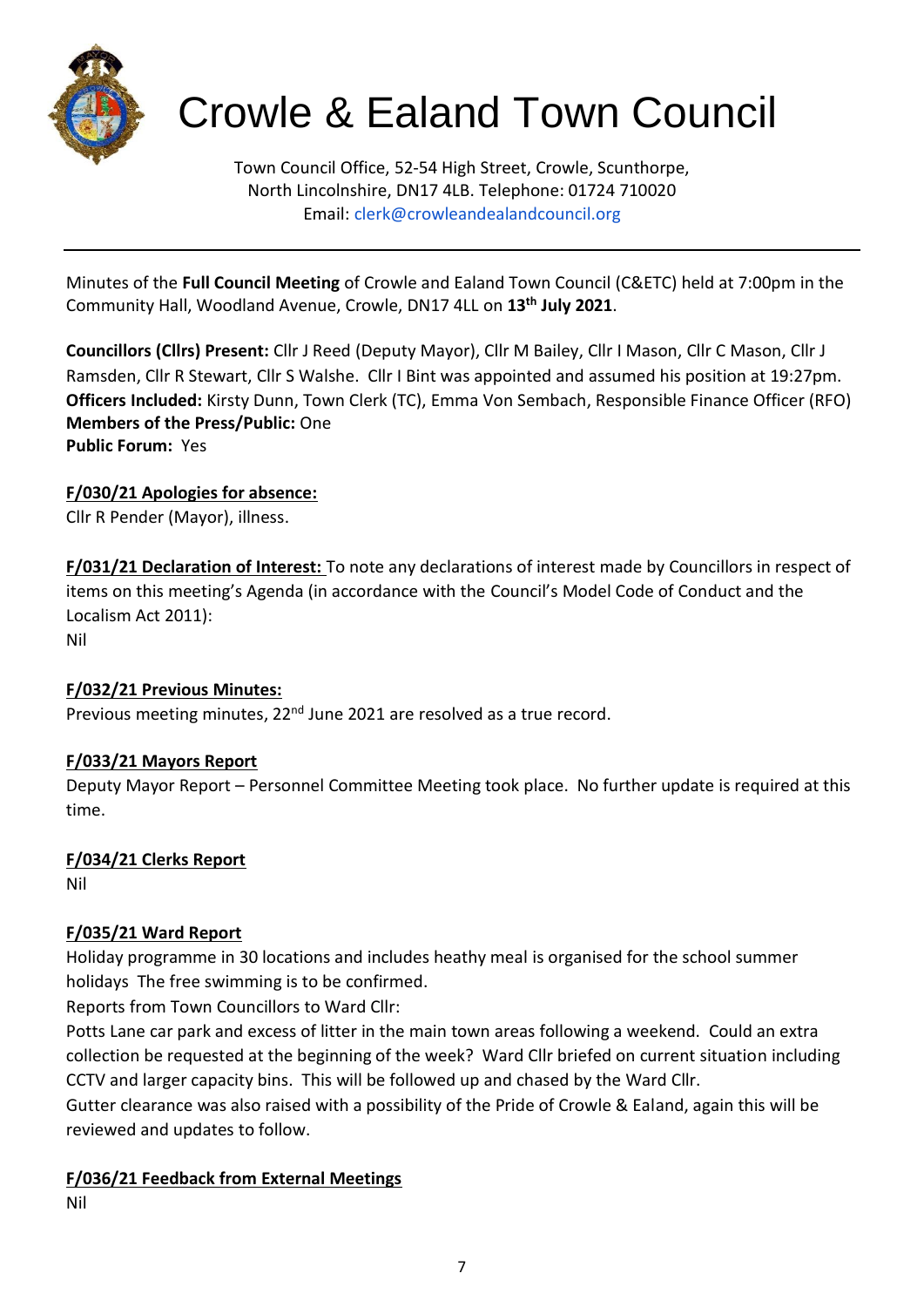## **F/037/21 Action Plan Update**

Item 2: Ealand Playground matting gaps have been filled using the wet pour repair kit.

Item 4: The Chapel restoration continues to progress well. All groundworks are complete and stud walls in place. A meeting is to be scheduled to finalise the use of building.

Item 6: Youth Council: Re-visit this in Sep following return to school.

Item 7: Flashing Speed signs: Solar signs to be reviewed and brought back to the agenda.

## **F/038/21 Finance – Reports & Updates**

Received and resolved the following:

- a. The financial report
- b. Budgets Vs actuals Monthly/Quarterly/Running total/Annual
- c. Bank reconciliation including Equals cards
- d. Accounts for payments
- e. To resolve the PAT testing invoice of £48.00; 50% shared invoice with Regen (£96 incl VAT)

#### **F/039/21 Councillor Vacancy**

Councillors voted using the ballot method. With unanimous voting, Mr Ian Bint was offered the vacant councillor position and accepted the offer. The Acceptance of Office form was duly signed and witnessed at the meeting. Cllr J Reed thanked and congratulated Cllr I Bint on behalf of the full council.

#### **F/040/21 Best Kept Garden 2021**

All members are to submit their nominations by 10 August 2021 and judging taking place at the meeting on 24 August 2021.

#### **F/041/21 Permission to Display Festive Decorations and Lights**

Fully supported. Item resolved.

#### **F/042/21 New Street Name – 7 Lakes Development, Ealand**

Lakeside View approved. Item resolved.

Fletchers Way and The Brickyards was also suggested for one of the subsidiary roads as recognition to the former Brickyard site and Crowle bricks being marked with 'Fletcher'.

#### **F/043/21 Queens Jubilee Weekend 2022**

Communicate with community groups and gauge public thoughts for events and activities. Monies to be considered for budgeting purposes next year. Working party was prosed and resolved and consists of the following councillors:

Cllr M Bailey Cllr I Bint Cllr J Ramsden Cllr J Reed Cllr S Walshe

Meeting to be arranged within 4 weeks.

#### **F/044/21 Reaffirmation of Council Business Transactions**

All permitted transactions carried out by the TC/RFO during the COVID-19 lockdown periods using devolved functions are reaffirmed and resolved as authorised transactions in the presence of full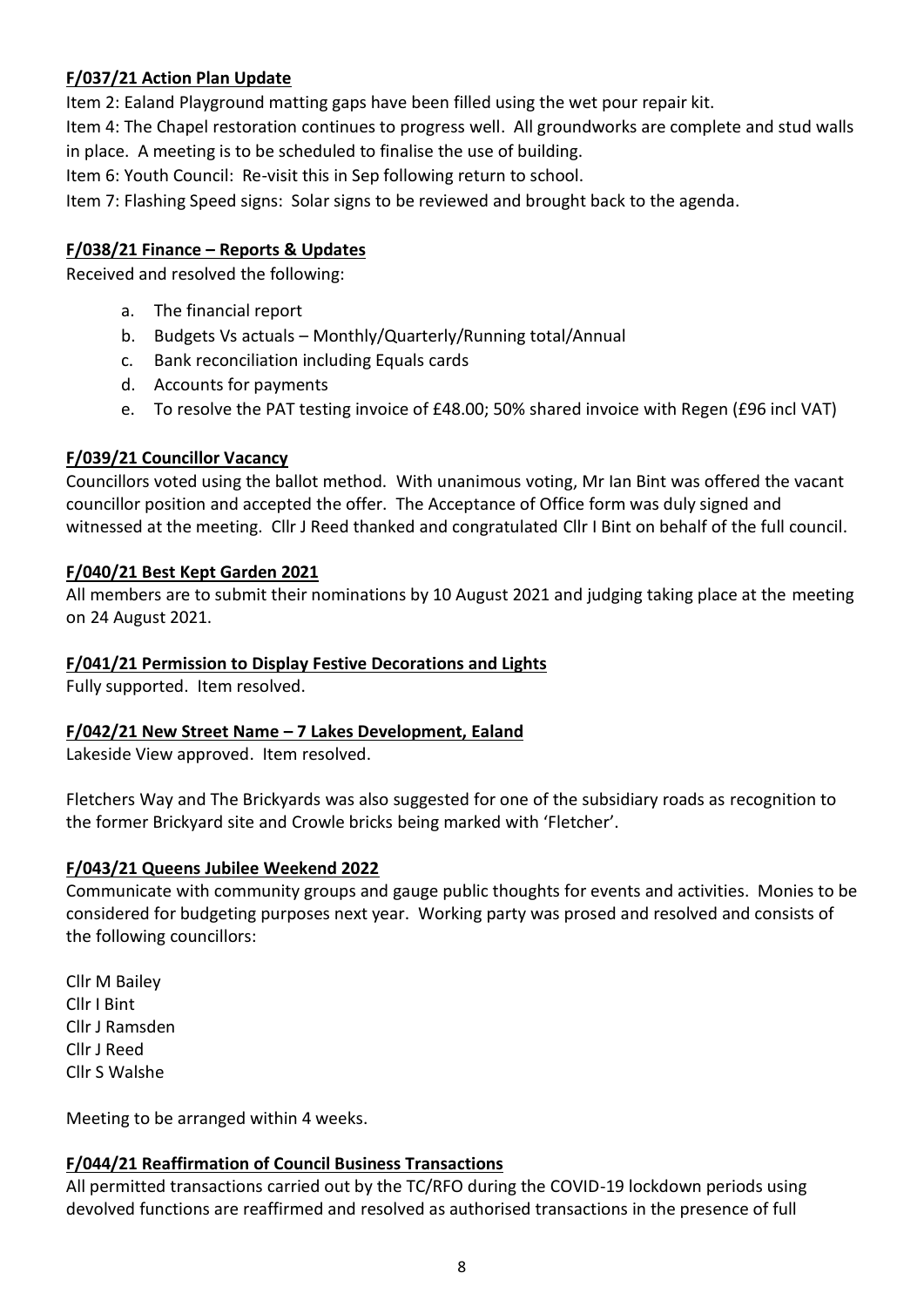council. The minutes of meetings signed by the TC during this period will be countersigned by the Mayor, Cllr R Pender.

This authority will remain in place until all restrictions are fully lifted.

#### **F/045/21 Planning Applications**

| PA/2021/385  | Planning permission for the change of use from Retail (A1) to residential (C3), 13 Woodland                                          |
|--------------|--------------------------------------------------------------------------------------------------------------------------------------|
|              | Avenue, Crowle, DN17 4LL                                                                                                             |
|              | http://www.planning.northlincs.gov.uk/plan?ref=PA/2021/385                                                                           |
|              | Ensuring the installation of adequate sewage and drainage infrastructure, this council                                               |
|              | has no further observations on this application.                                                                                     |
| PA/2021/885  | Planning permission to erect a general purpose & straw storage barn, Poplars Farmhouse,<br>Jaques Bank, Medge Hall, Crowle, DN17 4BW |
|              | http://www.planning.northlincs.gov.uk/plan?ref=PA/2021/885                                                                           |
|              | Ensuring the installation of adequate sewage and drainage infrastructure, this council                                               |
|              | has no further observations on this application.                                                                                     |
| PA/2021/1291 | Application to erect a dwelling house and cattle shed in connection with an                                                          |
|              | agricultural business at Three Acres Farm, Brewery Road, Crowle, DN17 4BH                                                            |
|              | http://www.planning.northlincs.gov.uk/plan?ref=PA/2021/1291                                                                          |
|              | <b>Application GRANTED</b>                                                                                                           |
| PA/2021/1114 | Planning permission to erect a first floor extension, 17 Newbigg, Crowle, DN17 4EZ                                                   |
|              | http://www.planning.northlincs.gov.uk/plan?ref=PA/2021/1114                                                                          |
|              | Ensuring the installation of adequate sewage and drainage infrastructure, this council                                               |
|              | has no further observations on this application                                                                                      |
| PA/2021/1002 | Application for approval of reserved matters (access, appearance, landscaping, layout and                                            |
|              | scale) pursuant to outline application PA/2020/915 dated 09/09/2020 to erect a dwelling,                                             |
|              | land adjacent The Cobbles, Bowling Green Lane, Crowle, DN17 4NL                                                                      |
|              | http://www.planning.northlincs.gov.uk/plan?ref=PA/2021/1002                                                                          |
|              | Ensuring the installation of adequate sewage and drainage infrastructure, this council                                               |
|              | has no further observations on this application                                                                                      |
| PA/2021/608  | Application for a change of use of building from Shops (Class A1) to Restaurants and                                                 |
|              | Cafés (Class A3) at 94 High Street, Crowle, DN17 4LB                                                                                 |
|              | http://www.planning.northlincs.gov.uk/plan?ref=PA/2021/608                                                                           |
|              | <b>Application APPROVED</b>                                                                                                          |
| PA/2021/698  | Application to vary condition 6 of PA/2020/107 in order to reduce finished floor level                                               |
|              | to 4.1m from 4.4m above AOD at Leywood, 7 Brewery Road, Crowle, DN17 4LT                                                             |
|              | http://www.planning.northlincs.gov.uk/plan?ref=PA/2021/698                                                                           |
|              | <b>Application GRANTED</b>                                                                                                           |
| PA/2021/512  | Outline planning permission to erect 2 dwellings with layout & access not                                                            |
|              | reserved for subsequent consideration on land rear of 30 North Street, Crowle,                                                       |
|              | <b>DN17 4NE</b>                                                                                                                      |
|              | http://www.planning.northlincs.gov.uk/plan?ref=PA/2021/512                                                                           |
|              | <b>Application GRANTED</b>                                                                                                           |
| Keadby 3 DCO | Keadby 3 Development Consent Order has now been accepted for submission by the                                                       |
| Application  | Planning Inspectorate. For further information, please click the links below:                                                        |
|              | Keadby 3 Low Carbon Gas Power Station Project   National Infrastructure Planning                                                     |
|              | (planninginspectorate.gov.uk)                                                                                                        |
|              |                                                                                                                                      |
|              | <b>Keadby 3 Carbon Capture Power Station   SSE Thermal</b>                                                                           |

## **F/046/21 Highways, Footpaths and Street Lighting Matters**

Gyratory grass has been reported.